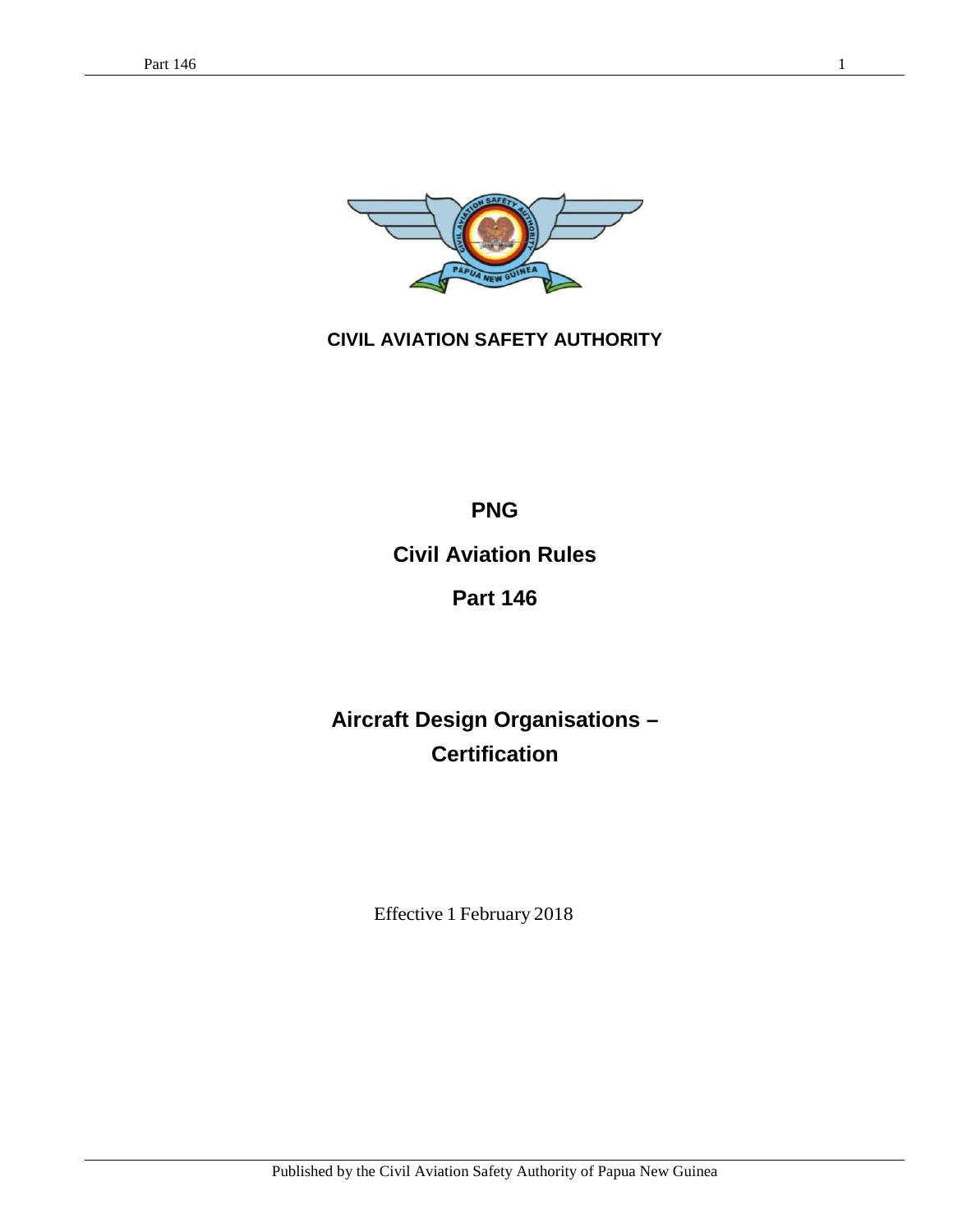### **DESCRIPTION**

Part 146 prescribes rules governing the certification and operation of an aircraft design organisation, and issue of a delegation for the approval of a design change.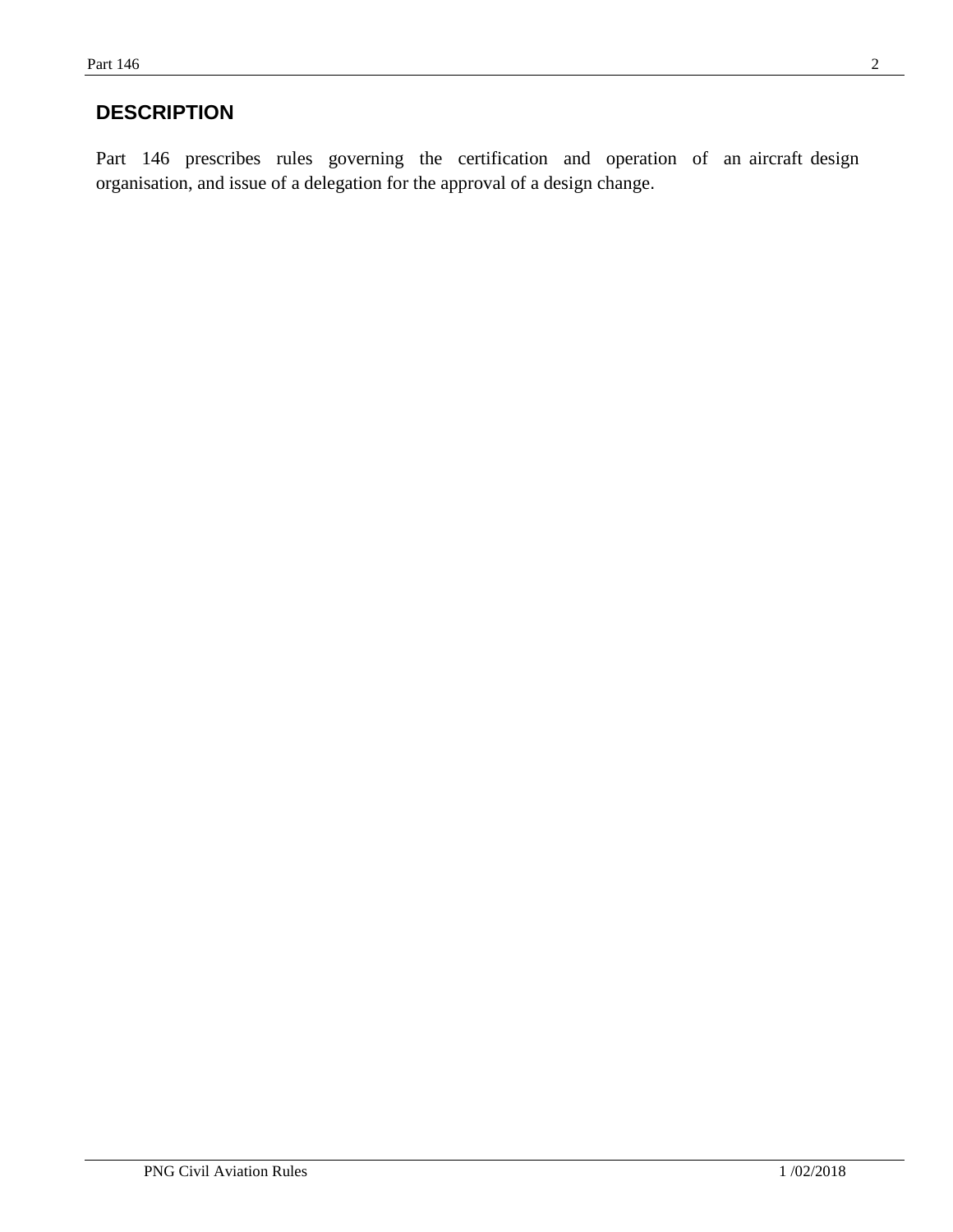### **BULLETIN**

This Part first came into force on 1 January 2004 and now incorporates the following amendments:

| Amendment   |  |
|-------------|--|
| Amendment 1 |  |
| Amendment 2 |  |

**Effective** Date 1 January 2011 2 1 February 2018

#### *Summary of Amendments*

Amendment 2: (Docket CAR/17/146/04)

**Schedule of Rules amend to reflect changes in the Rule content and page numbers: Rule 146.3 deleted 'Authority' as this is already covered in Part 1 definitions, Rule 146.9 (a)(2) amend to correct rule reference, rule 146.51 amend to add 'ICAO' to be consistent with Part 1 definition of "ICAO Contracting State" meaning, Rule 146.53 (5), (6), (7) & (8) amend to add additional acceptable foreign certifications, Rule 146.53 (b)(3)(iii) reworded to add safety management system, Subpart C repealed entirely.**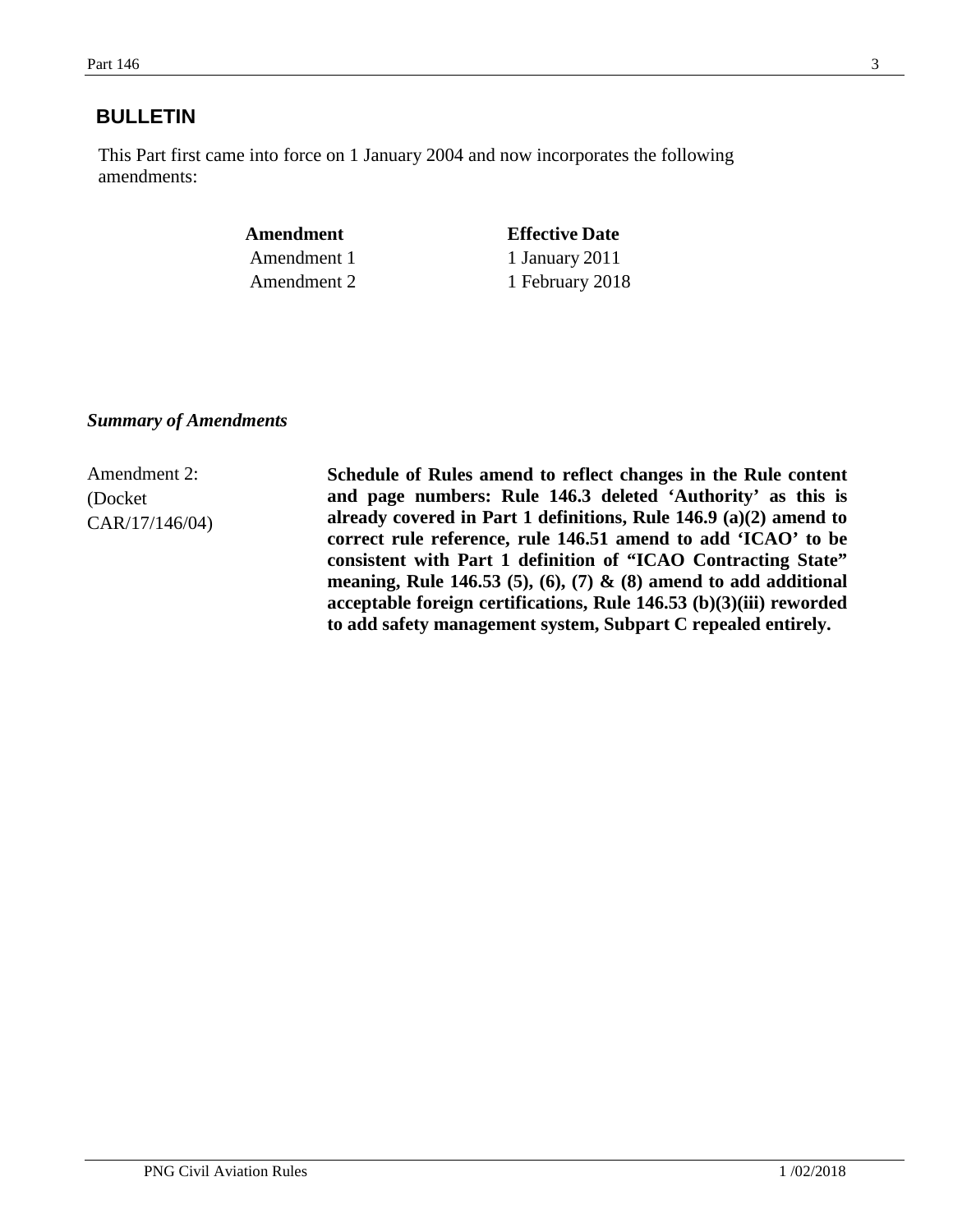# **Schedule of Rules**

|        | 146.7 Application for certificate | 5 |
|--------|-----------------------------------|---|
|        |                                   |   |
| 146.11 |                                   |   |
| 146.13 |                                   |   |
| 146.15 |                                   |   |
| 146.17 |                                   |   |
|        |                                   |   |
| 146.51 |                                   |   |
| 146.53 |                                   |   |
|        |                                   |   |
|        |                                   |   |
|        |                                   |   |
|        |                                   |   |
|        |                                   |   |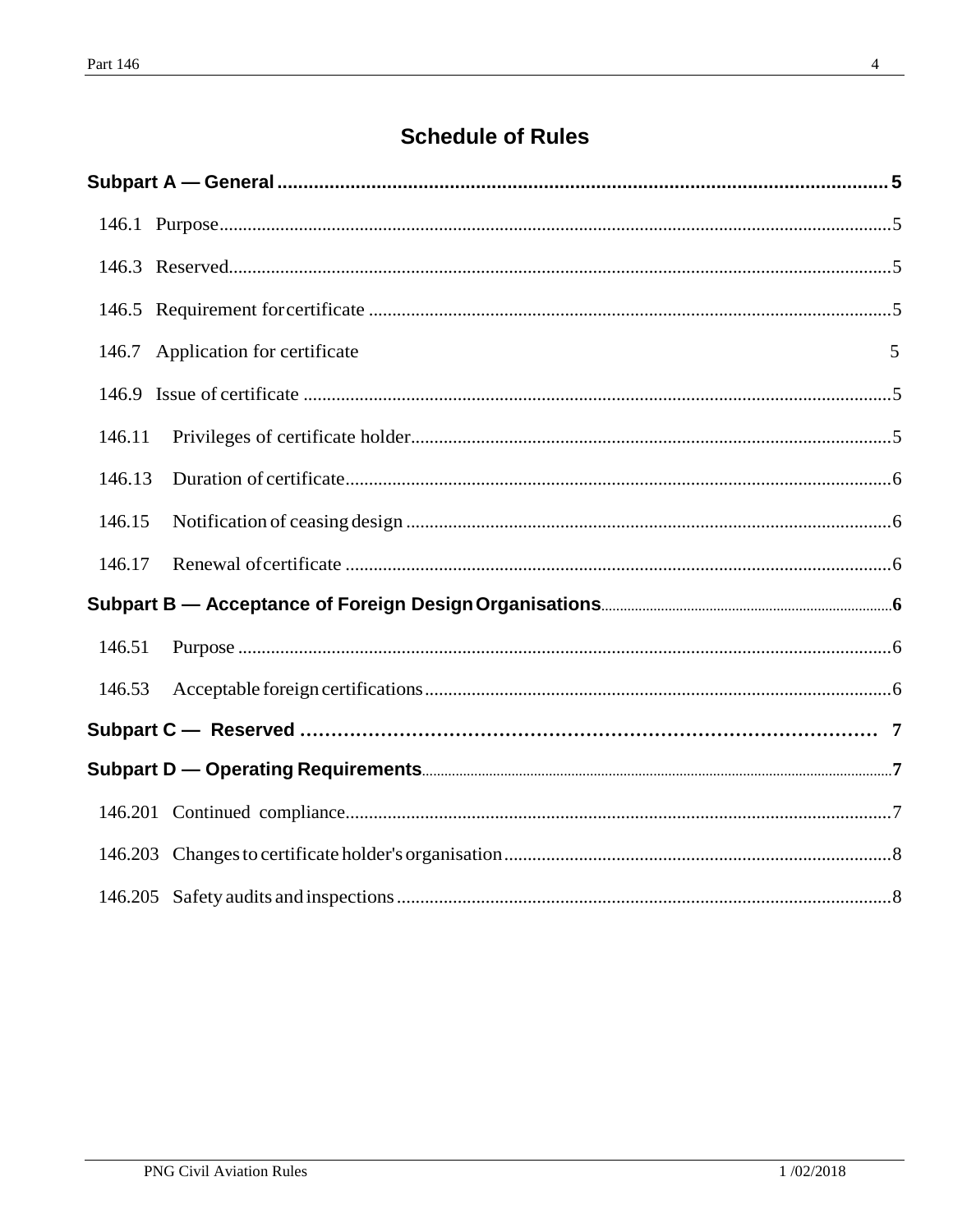## <span id="page-4-0"></span>**Subpart A — General**

### <span id="page-4-1"></span>**146.1 Purpose**

This Part prescribes rules governing the certification and operation of an aircraft design organisations.

### <span id="page-4-2"></span>**146.3 Reserved**

### <span id="page-4-3"></span>**146.5 Requirement forcertificate**

A person shall not exercise the privileges in 146.11 except under the authority of and in accordance with the provisions of an aircraft design organisation certificate issued under this Part.

### <span id="page-4-4"></span>**146.7 Application for certificate**

An applicant for the grant of a design organisation certificate must complete form CA 146/01 and submit it to the Director with a payment of the appropriate application fee prescribed by regulations made under the Act, together with—

- (1) the exposition required by  $146.53(b)(2)$ ; and
- (2) such further particulars relating to the applicant as may be required by the Director.

#### <span id="page-4-5"></span>**146.9 Issue of certificate**

- (a) An applicant is entitled to a design organisation certificate if the Director is satisfied that—
	- (1) the applicant meets the requirements of Subparts B or C; and
	- (2) the applicant's senior persons required by  $146.53(b)(3)$  are fit and proper persons; and
	- (3) the granting of the certificate is not contrary to the interests of aviation safety.

(b) The Director may impose conditions and limitations on a design organisation certificate issued under this Part.

### <span id="page-4-6"></span>**146.11 Privileges of certificate holder**

The holder of a design organisation certificate may develop any design which is authorised by the rating(s) specified on the certificate and within the scope defined in the organisation's exposition, according to the following:

- (1) rating D1 for the development of design changes for products and their components:
- <span id="page-4-7"></span>(2) rating D2 for the development of designs and design changes for appliances.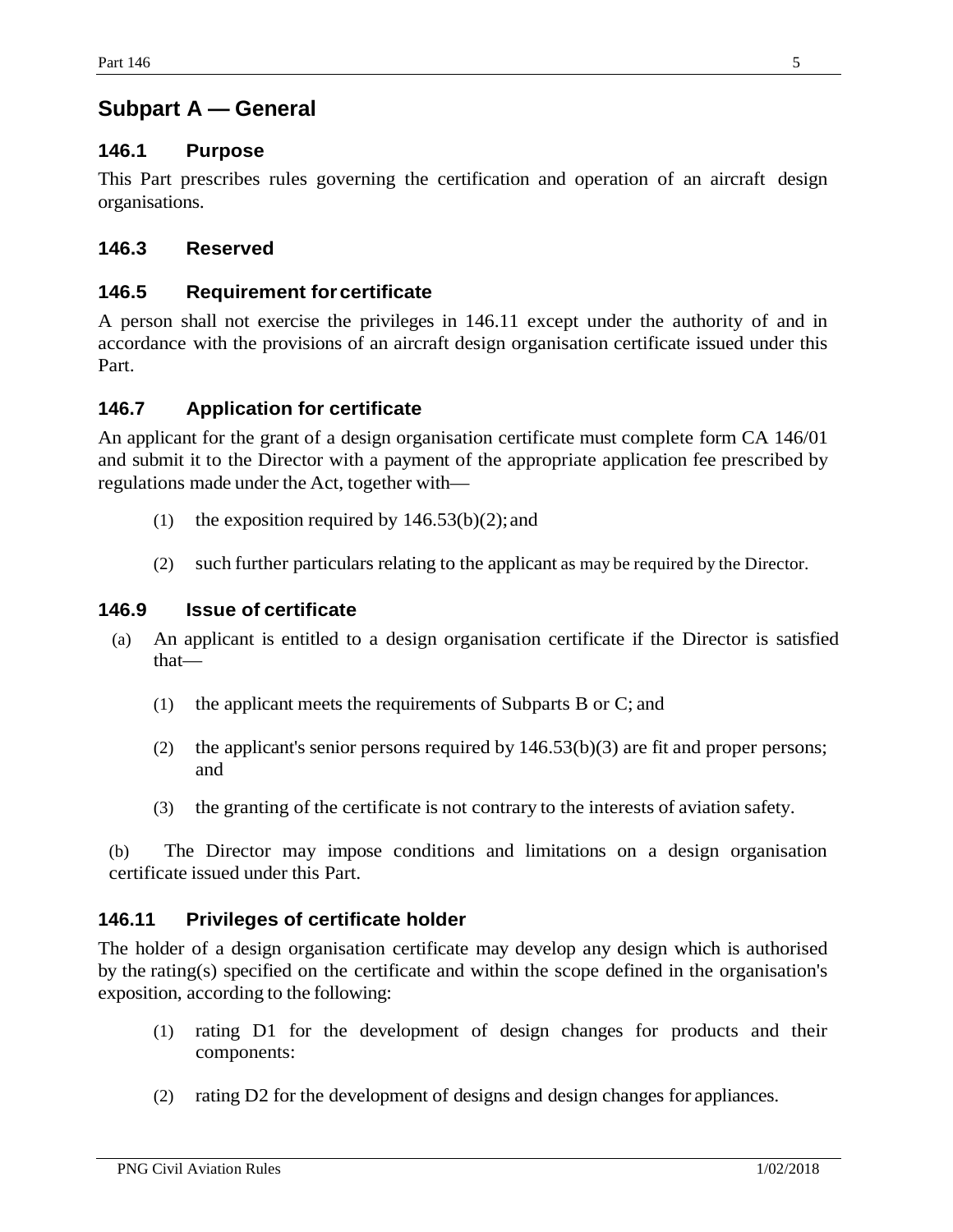#### **146.13 Duration of certificate**

(a) A design organisation certificate may be granted or renewed for a period of up to five years.

(b) A design organisation certificate remains in force until it expires or is suspended or revoked by the Director.

(c) The holder of a design organisation certificate that expires or is revoked must immediately surrender the certificate to the Director.

(d) A holder of a design organisation certificate that is suspended must immediately produce the certificate to the Director for appropriate endorsement.

#### <span id="page-5-0"></span>**146.15 Notification of ceasing design**

The holder of a design organisation certificate who ceases to offer design services must notify the Director in writing within 30 days of the date of cessation and request revocation of the design organisation certificate.

#### <span id="page-5-1"></span>**146.17 Renewal ofcertificate**

(a) An application for the renewal of a design organisation certificate must be made by the holder of a design organisation certificate on form CA146/01.

(b) The application must be submitted to the Director by the application renewal date specified on the certificate or, if no such date is specified, not less than 30 days before the certificate expires.

## <span id="page-5-2"></span>**Subpart B — Acceptance of Foreign DesignOrganisations**

#### <span id="page-5-3"></span>**146.51 Purpose**

This Subpart prescribes the rules for the grant of a design organisation certificate to a foreign organisation which the Director finds acceptable on the basis of an approval issued by another ICAO Contracting State.

#### <span id="page-5-4"></span>**146.53 Acceptable foreign certifications**

(a) Subject to the requirements of paragraphs (b) and (c), a design organisation certificate issued by any of the following authorities will be accepted by the Director for the issue of a design organisation certificate under this Part;

- (1) the Civil Aviation Safety Authority of Australia:
- (2) the Civil Aviation Authority of NewZealand:
- (3) the Civil Aviation Authority of the United Kingdom:
- (4) the Department of Transport Canada:
- (5) the European Aviation Safety Agency: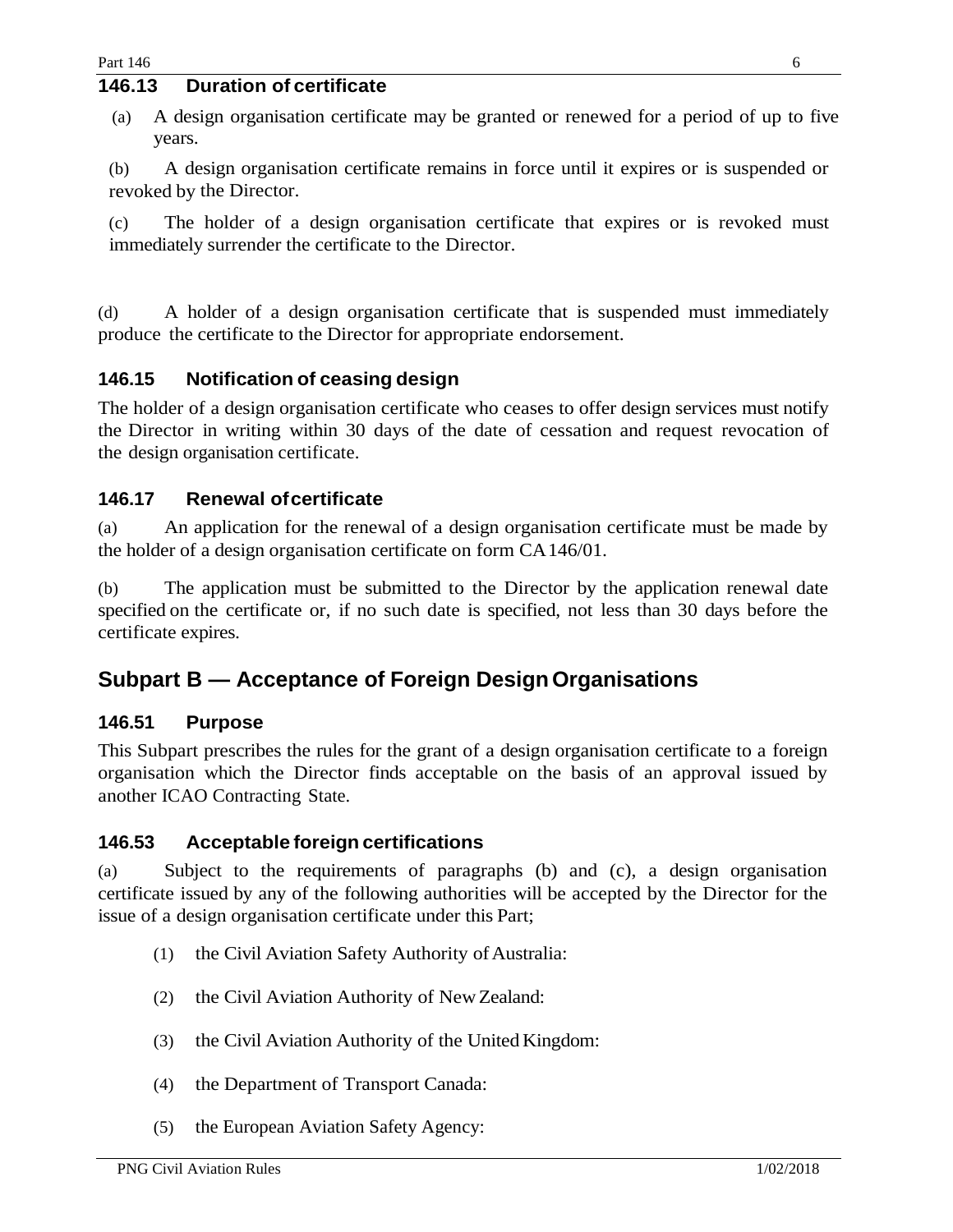(7) the Civil Aviation Bureau of Japan:

(b) An applicant for a design organisation certificate to be issued under paragraph (a) must provide the Director with:

- (1) a copy of the foreign design organisation certificate; and
- (2) a copy of the exposition required by the foreign Authority; and
- (3) the names of the Chief Executive and those senior persons who have responsibility for dealing directly with the Director on the followingmatters—
	- (i) design control:
	- (ii) inspection and testing:
	- (iii) internal quality and safety management system.
- (4) any information the Director may require regarding continuing validity of the foreign certificate.

(c) The Director may impose conditions and limitations on a design organisation certificate issued under paragraph (a).

## <span id="page-6-0"></span>**Subpart C — Reserved**

## **Subpart D — Operating Requirements**

#### <span id="page-6-1"></span>**146.201 Continued compliance**

- (a) A holder of a design organisation certificate must—
	- (1) hold at least one complete and current copy of its exposition at each work location specified in its exposition; and
	- (2) comply with all procedures and systems detailed in its exposition;and
	- (3) make each applicable part of the exposition available to personnel who require those parts to carry out their duties; and
	- (4) determine that each design or design change approved complies with the applicable airworthiness requirements, has no unsafe features, and is fit for embodiment;and
	- (5) make records available to the Director upon request; and
	- (6) comply with any limitations or conditions prescribed by the Director on the certificate.